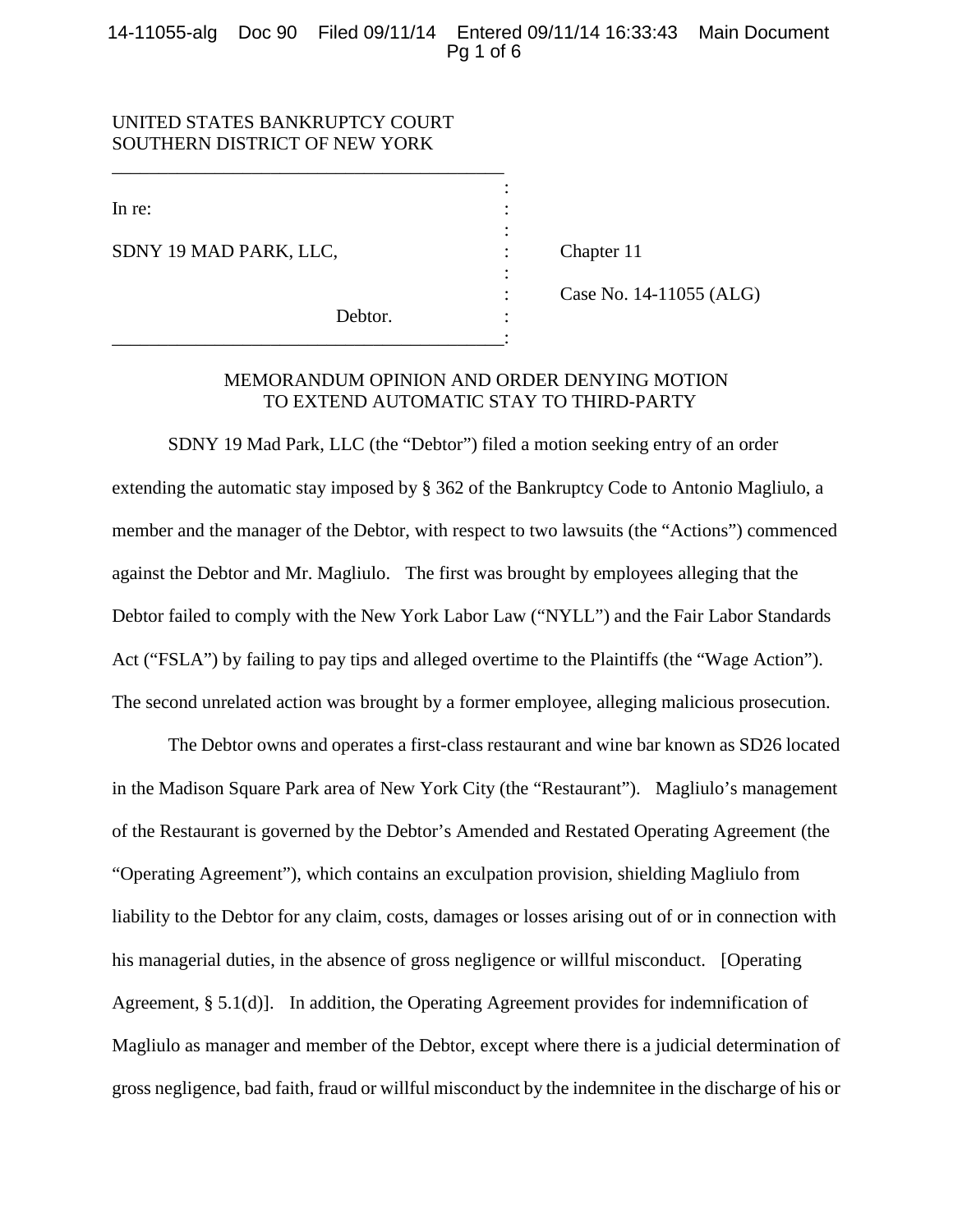#### 14-11055-alg Doc 90 Filed 09/11/14 Entered 09/11/14 16:33:43 Main Document Pg 2 of 6

her duties. [Operating Agreement, § 10.2, 10.3, 10.4 & 10.6]

The Debtor argues that allowing the Actions to proceed against Magliulo would have a binding res judicata effect on the claims against the Debtor's estate, that irreparable harm would be caused to the Debtor's estate by allowing continued prosecution of the action against Magliulo because there is "an absolute identity of interest" between the Debtor and Magliulo, and that Magliulo's exculpation and indemnification rights would result in binding claims against the Debtor's estate. The Debtor further argues that any legal costs incurred by Magliulo in defending the Actions will impair his ability to fund Debtor's post-petition operations and impair his ability to voluntarily defer salary when cash flow is low.

The Wage Action plaintiffs maintain that the Wage Action, which is pending in the District Court, is ready for trial, that the Debtor's argument based upon the indemnification provisions is unavailing because indemnification agreements relating to NYLL and FLSA claims are unenforceable, and that there is a strong likelihood that indemnification would be denied because of the intentional/willful nature of Magliulo's actions.

#### *DISCUSSION*

A bankruptcy petition ordinarily stays litigation against the filing entity and not against principals or affiliates. *Teachers Ins. & Annuity Ass'n of Am. v. Butler*, 803 F.2d 61, 65 (2d Cir. 1986). Courts have, however, extended the automatic stay to principals and affiliates of a debtor under § 105 of the Bankruptcy Code. *A.H. Robins Co., Inc. v. Piccinin*, 788 F.2d 994 (4th Cir. 1986); *In re United Health Care Org*., 210 B.R. 228 (S.D.N.Y. 1997); *In re Johns-Manville Corp*., 26 B.R. 420 (Bankr. S.D.N.Y. 1983). Indeed, even in the absence of a motion, the Second Circuit has concluded that the automatic stay applied as against the individual debtor's personal holding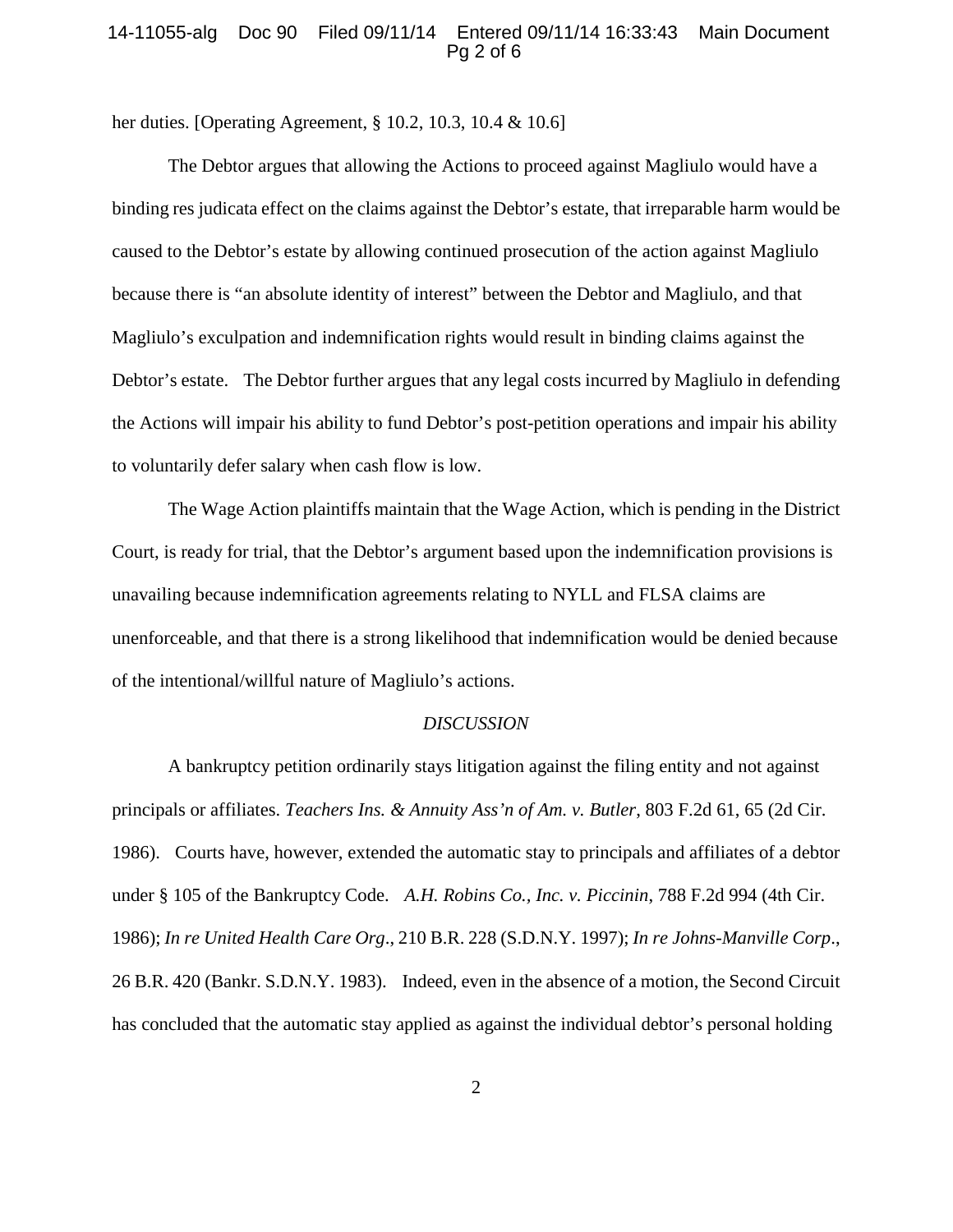### 14-11055-alg Doc 90 Filed 09/11/14 Entered 09/11/14 16:33:43 Main Document Pg 3 of 6

company, where "a claim against the non-debtor will have an immediate adverse economic consequence for the debtor's estate." *Queenie, Ltd. v. Nygard Int'l*, 321 F.3d 282, 287 (2d Cir. 2003).

The grant of a motion staying an action against a debtor's principal, however, is extraordinary relief. *In re FPSDA I*, LLC, 2012 WL 6681794, at \*8 (Bankr. E.D.N.Y. December 21, 2012). As this Court concluded in *In re Capitale Ventures I, LLC*, 2014 Bankr. LEXIS 3099 at \*3 (Bankr. S.D.N.Y. July 21, 2014), another case involving claims of employees against the principal of a restaurant in chapter 11, the Debtor has not shown entitlement to the relief it seeks on the record before the Court. The possibility that a decision in the District Court litigation will be precedential or preclusive in litigation against the defendants is not enough. As stated by the Circuit in *Queenie*,

We have not located any decision applying the stay to a non-debtor solely because of an apprehended later use against the debtor of offensive collateral estoppel or the precedential effect of an adverse decision. If such apprehension could support application of the stay, there would be vast and unwarranted interference with creditors' enforcement of their rights against non-debtor co-defendants. *Queenie*, 321 F.3d at 288.

For similar reasons, the possibility that Magliulo has indemnification rights against the Debtor does not tip the balance in favor of a stay. First, there is conflicting law on a defendant's right to indemnification against a judgment in a case under the NYLL and the FLSA. The Wage Action plaintiffs have cited to cases in this district where the court refused to enforce indemnification provisions in such suits. *See*, *e.g*., *Goodman v. Port Authority of N.Y. and N.J.*, 850 F.Supp.2d 363, 388-389 (S.D.N.Y. 2012); *Holt v. Animation Collective, Inc.*, No. 13 Civ. 2552, 2014 WL 1413548 \*3 (S.D.N.Y. Apr. 9, 2014). Other courts in this Circuit have enforced indemnification provisions. *See e.g*., *Bogosian v. All American Consessions*, No. 06 Civ. 2814,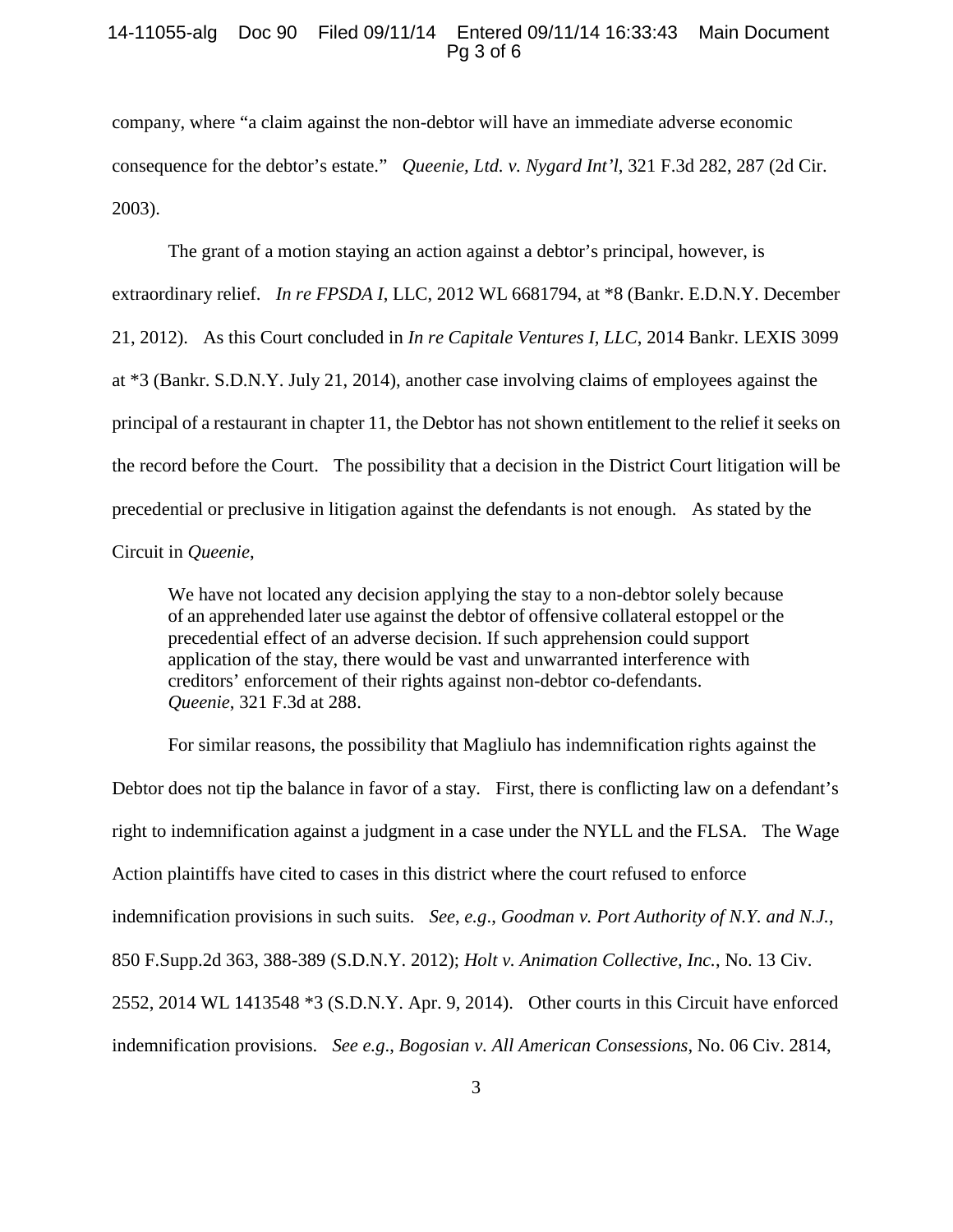### 14-11055-alg Doc 90 Filed 09/11/14 Entered 09/11/14 16:33:43 Main Document Pg 4 of 6

2011 WL 4460362 (E.D.N.Y. 2011); *Amaya v. Garden City Irr., Inc*., No. 03 Civ. 2814, 2011 WL 56471 (E.D.N.Y. 2011).

Without reaching this issue as a matter of substance, the Debtor fails to show that any indemnification rights that Magliuli may have should result in a stay of the actions against him. The fact that a Debtor may have to indemnify a third-party is alone not a sufficient basis to extend the automatic stay to that party because the justification for extending the stay "must be consistent with the purpose of the stay itself, [which is] to suspend actions that pose a serious threat to a corporate debtor's reorganization efforts." *FPSDA I, LLC*, 2012 WL 6681794, at \*11, quoting *In re Uni-Marts,* LLC, 399 B.R. 400 (Bankr. D. Del. 2009). Although any indemnification claim that Magliuli might have against the Debtor might arguably be liquidated in the Actions, the possibility of the offensive use of estoppel in this case does not justify extending the stay to him, as the Circuit Court held in *Queenie*. There is nothing in the record to indicate that Magliuli's defense of the Actions would not be as vigorous as if the Debtor remained a defendant. The possible liquidation of the amount of an indemnification claim does not under the circumstances of this case provide grounds to extend the stay to  $him.1$  $him.1$ 

As in *Capitale*, the allegations here that there will be interference with the Debtor's reorganization are not sufficiently supported to justify the relief sought by the debtor. To quote *Capitale*:

the facts of this case bear no resemblance to the mass tort cases of *A.H. Robins* and *Johns-Manville*, where thousands of personal injury cases were pending against corporations and the plaintiffs' attorneys began filing them against management after the stay against the corporate defendants went into effect. Several courts have

<span id="page-3-0"></span> $<sup>1</sup>$  After the bankruptcy of a securities issuer, the non-debtor defendants in securities actions routinely assert</sup> indemnification and contribution against the debtor-issuer, but as far as the Court is aware, there is no authority that these types of lawsuits are subject to the  $\S$  105 automatic stay merely on the basis that there might be indemnification rights against the debtor.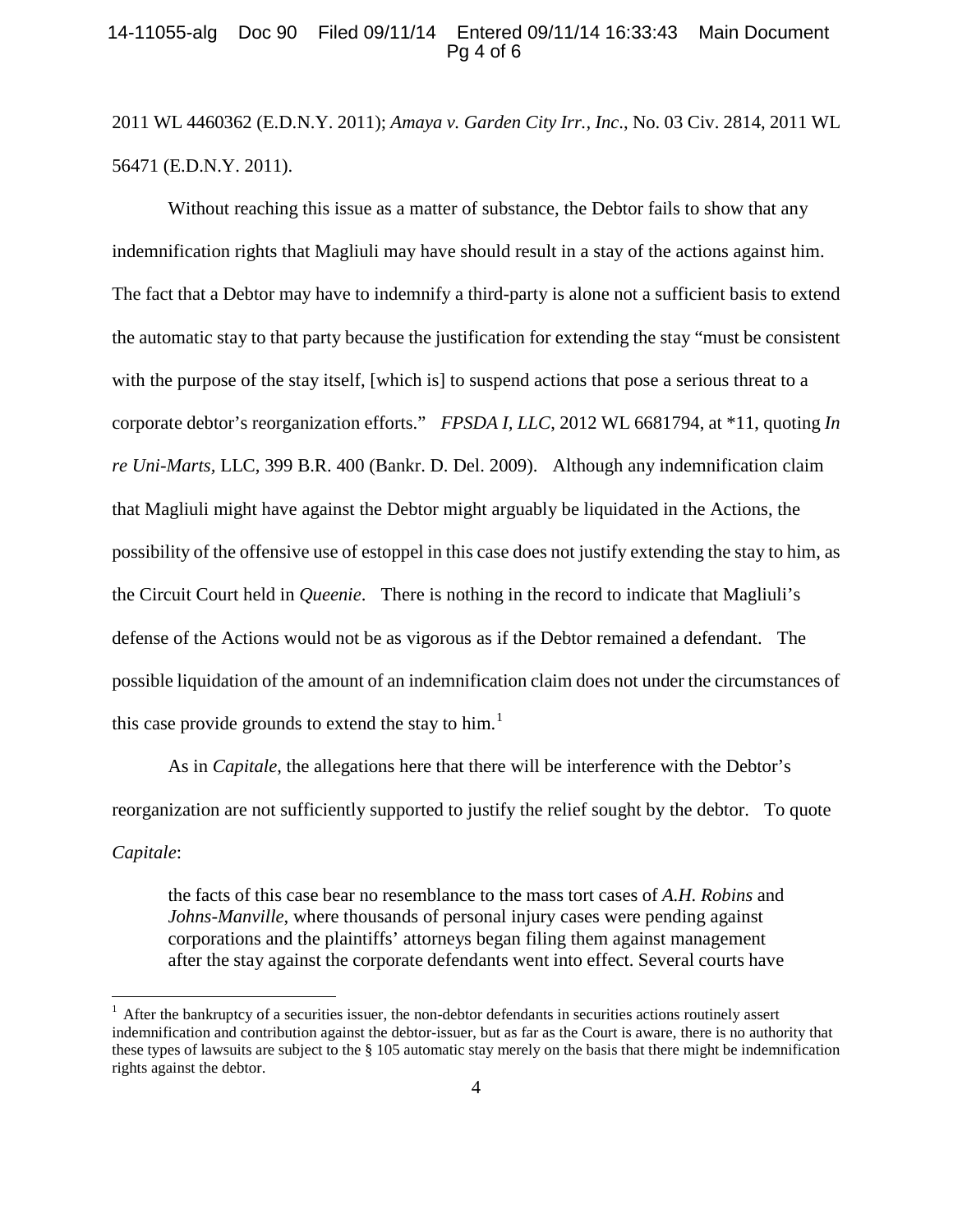## 14-11055-alg Doc 90 Filed 09/11/14 Entered 09/11/14 16:33:43 Main Document Pg 5 of 6

refused to stay suits brought under the Fair Labor Standards Act and the New York Labor Law against principals of corporate defendants based on alleged interference with the principals' management of a debtor's affairs.

*Capitale*, 2014 Bankr. LEXIS 3099 at \*4, *citing Millard v. Developmental Disabilities Inst., Inc*.,

266 B.R. 42 (E.D.N.Y. 2001); *FPSDA II, LLC v. Larin (In re FPSDA I, LLC)*, 10-75439, 2012 WL

6681794 (Bankr. E.D.N.Y. Dec. 21, 2012), as corrected (Dec. 26, 2012), *appeal dismissed*,

13-CV-1093 JS, 2014 WL 108419 (E.D.N.Y. Jan. 8, 2014).

In determining whether a § 105 injunction is warranted, the following must also be

considered:

The first requirement is that there be danger of imminent, irreparable harm to the estate or the debtor's ability to reorganize. Second, there must be a reasonable likelihood of a successful reorganization. Third, the court must balance the relative harm as between the debtor and the creditor who would be restrained. Fourth, the court must consider the public interest; this requires a balancing of the public interest in successful bankruptcy reorganizations with competing societal interests."

*In re United Health Care Org*., 210 B.R. 228, 233 (S.D.N.Y. 1997), *quoting* 2 COLLIER ON

BANKRUPTCY ¶ 105.02[2] at 105–13 (15th ed.1997), *quoting In re Monroe Well Serv., Inc.*, 67

B.R. 746, 752–53 (Bankr.E.D.Pa.1986). As noted in *Capitale*, 2014 Bankr. LEXIS 3099 at \*4,

Courts have stayed litigation against individual corporate defendants where a collection action diverted and substantially interfered with resolution of a bankruptcy case by foreclosing a definite and fixed source of funding necessary to resolution of the bankruptcy. *See*, *e.g*., *In re United Health Care Org*., 210 B.R. 228, 233 (S.D.N.Y. 1997).

However, the Debtor has not made the necessary showing on the instant record. Although it has a

possibility of a successful reorganization if it is able to conclude a sale of the business, it has not

shown a "danger of imminent, irreparable harm." Further, it has not shown that the balance of

relative harms tilts in its favor or that the public interest favors a stay.